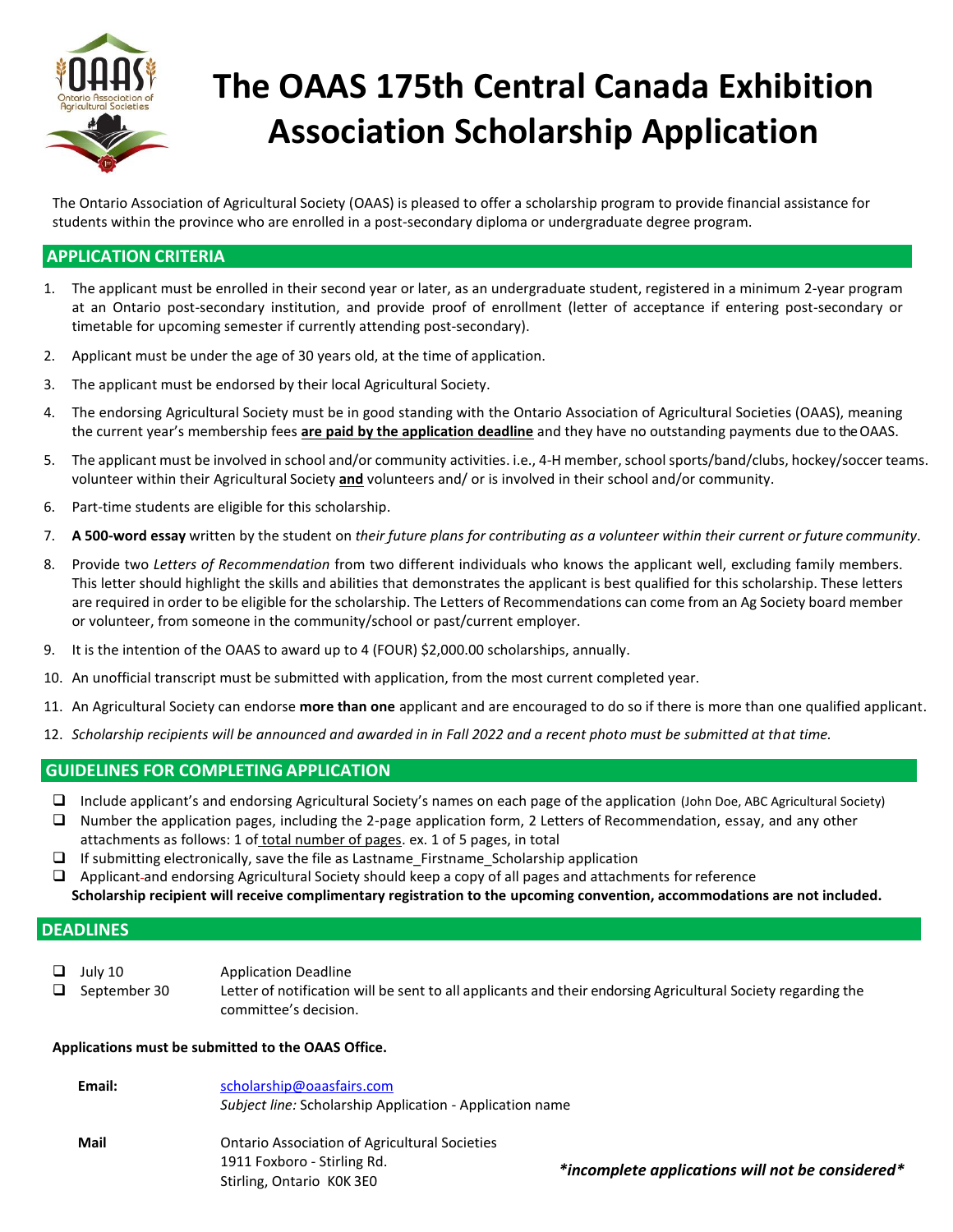### **ADDITIONAL INFORMATION**

- Once a student receives a scholarship, they are no longer eligible to apply for a future scholarship.
- Applications that are not selected are not carried forward applicants must reapply to be considered for future scholarships.
- The OAAS will not be responsible for lost or incomplete applications.
- Conflicts of Interest should be declared for any OAAS Provincial Board of Directors who sit on their selection committee

## **SCORING CRITERIA**

|    | 1. Meet specified criteria                                                                                             |    |
|----|------------------------------------------------------------------------------------------------------------------------|----|
|    | - Enrolled in at least 2 <sup>nd</sup> year, of a minimum two year program at an Ontario<br>post-secondary institution | 20 |
|    | - Endorsed by a local agricultural society, that is good standing with the OAAS                                        |    |
|    | - Applicant must be involved in school and/or community activities                                                     |    |
|    | -500-word essay completed and submitted                                                                                | 40 |
|    | -2 letters of recommendation, included                                                                                 |    |
| 2. | <b>Completion of Student Scholarship Application (p.3)</b>                                                             |    |
|    | - Information                                                                                                          | 30 |
|    | <b>Educational Background</b>                                                                                          |    |
|    | - Transcript                                                                                                           |    |
|    | - Additional Information                                                                                               | 10 |
|    |                                                                                                                        |    |
| 3. | Completion of Student Scholarship Application (p.4)                                                                    |    |
|    |                                                                                                                        |    |

TOTAL 100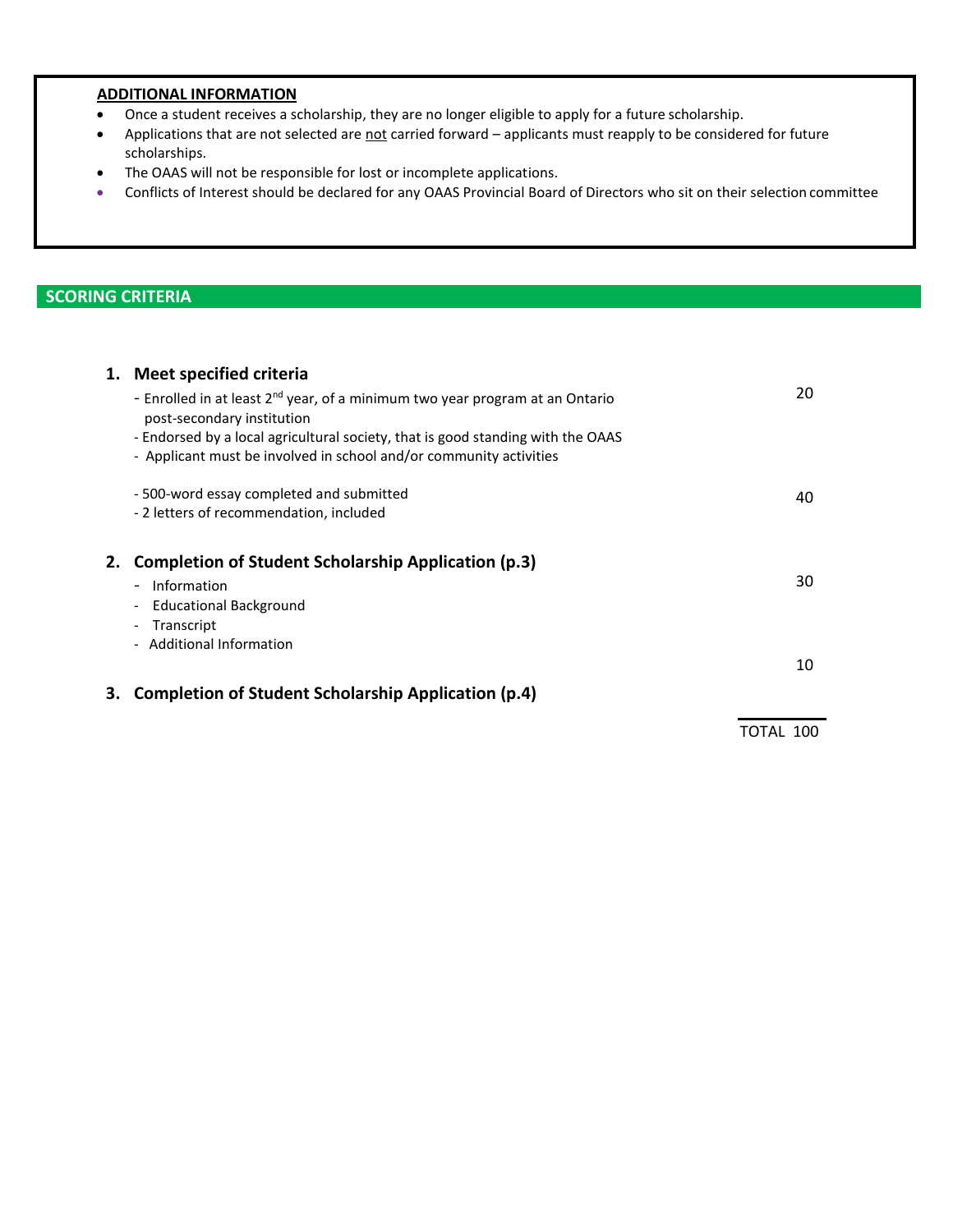

# **Ontario Association of Agricultural Societies Student Scholarship Application**

*(To be completed by Student Applicant)*

| <b>INFORMATION</b>                                                                                                                                                                                                             |  |  |
|--------------------------------------------------------------------------------------------------------------------------------------------------------------------------------------------------------------------------------|--|--|
| Applicant's Name: 1988 Contract Contract Contract Contract Contract Contract Contract Contract Contract Contract Contract Contract Contract Contract Contract Contract Contract Contract Contract Contract Contract Contract C |  |  |
|                                                                                                                                                                                                                                |  |  |
| Province: Province: Postal Code: Postal Code: Email: Province: Province: Province:                                                                                                                                             |  |  |
|                                                                                                                                                                                                                                |  |  |
|                                                                                                                                                                                                                                |  |  |
| Are you a member of the endorsing Agricultural Society? $\Box$ Yes<br>∩ No                                                                                                                                                     |  |  |
| Do you volunteer for the endorsing Agricultural Society? $\Box$ Yes<br>日 No                                                                                                                                                    |  |  |
| <b>EDUCATIONAL BACKGROUND</b>                                                                                                                                                                                                  |  |  |
|                                                                                                                                                                                                                                |  |  |
| What post-secondary educational institution are you attending?<br>What post-secondary educational institution are you attending?                                                                                               |  |  |
| What program are you enrolled in? (Include details and program description): _________________________________                                                                                                                 |  |  |
| Have you already completed a post-secondary certificate, diploma, or degree program? $\Box$ Yes $\Box$<br>No                                                                                                                   |  |  |

| If yes, describe the program:                                                 |                       |
|-------------------------------------------------------------------------------|-----------------------|
|                                                                               |                       |
| What year of post-secondary education are you going into?                     | បី 2 បី 3 <b>បី</b> 4 |
| Which do you plan to achieve? $\Box$ Certificate $\Box$ Diploma $\Box$ Degree |                       |

### **ADDITIONAL INFORMATION**

Answer the following questions on a separate page(s)

- ❑ What are your career goals?
- ❑ Describe your volunteer contributions Provide a detailed description for each category below. (must include specific details – Community and/or Extra Curricular activities, School (i.e. length of involvement, specific committees, activities, sports, organizations, etc.)
- ❑ List any awards or special recognition
	- 1) Agricultural Society activities with your endorsing Agricultural Society
	- 2) Community and School Activities